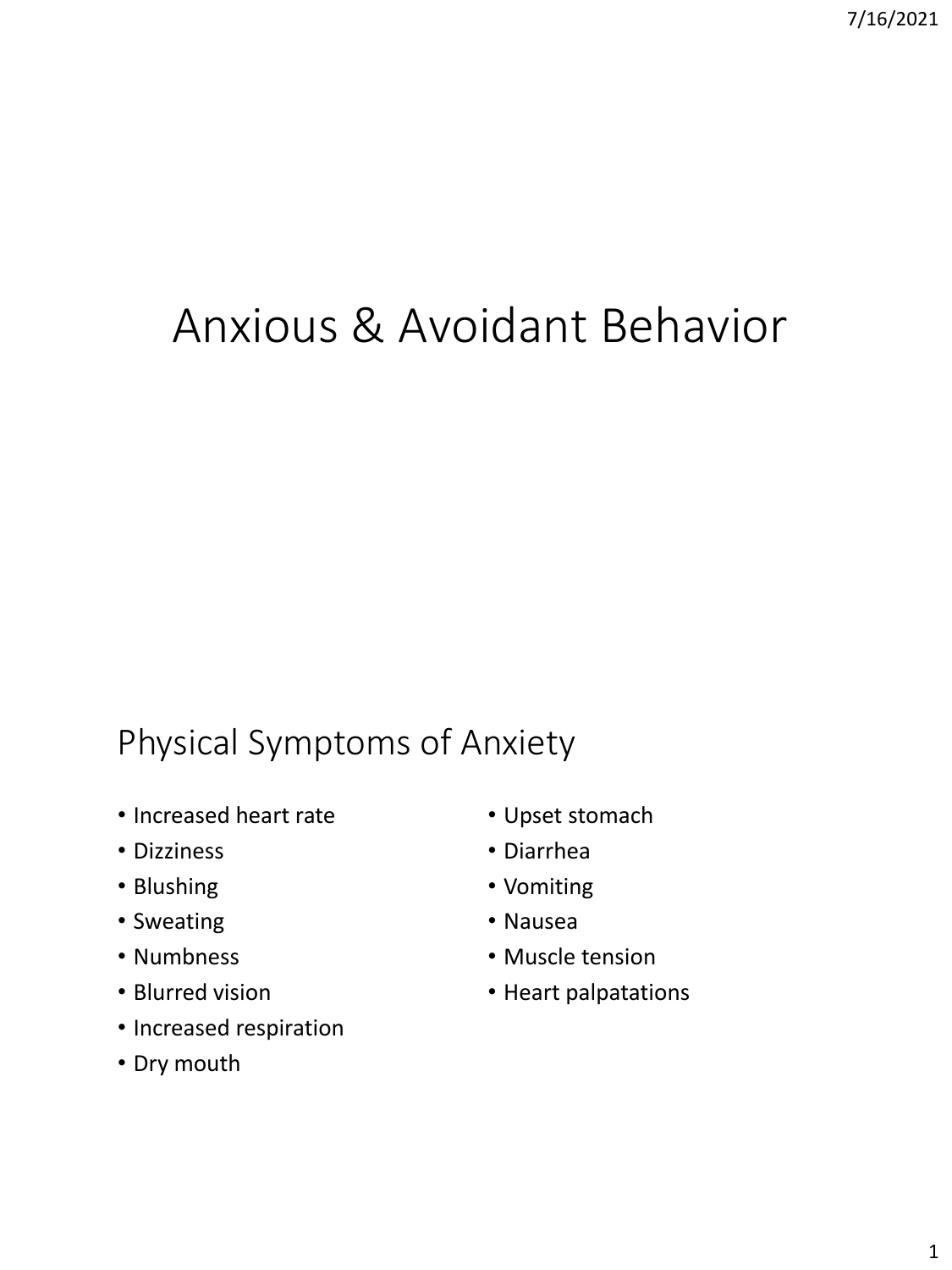# Behavioral Symptoms of Anxiety

- Avoidance
- Trembling lip
- Avoid eye contact
- Stutter
- Cry/scream
- Nail biting
- Clenched jaw
- Twitch
- Difficult swallowing
- Fidgeting
- Trembline voice

# Medical Differential

- Hyperthyroid
- Caffeine
- Migraine
- Asthma
- Seizure
- Lead exposure
- Hypoglycemia
- pheochromocytoma
- CNS illness
- Cardiac arrthymia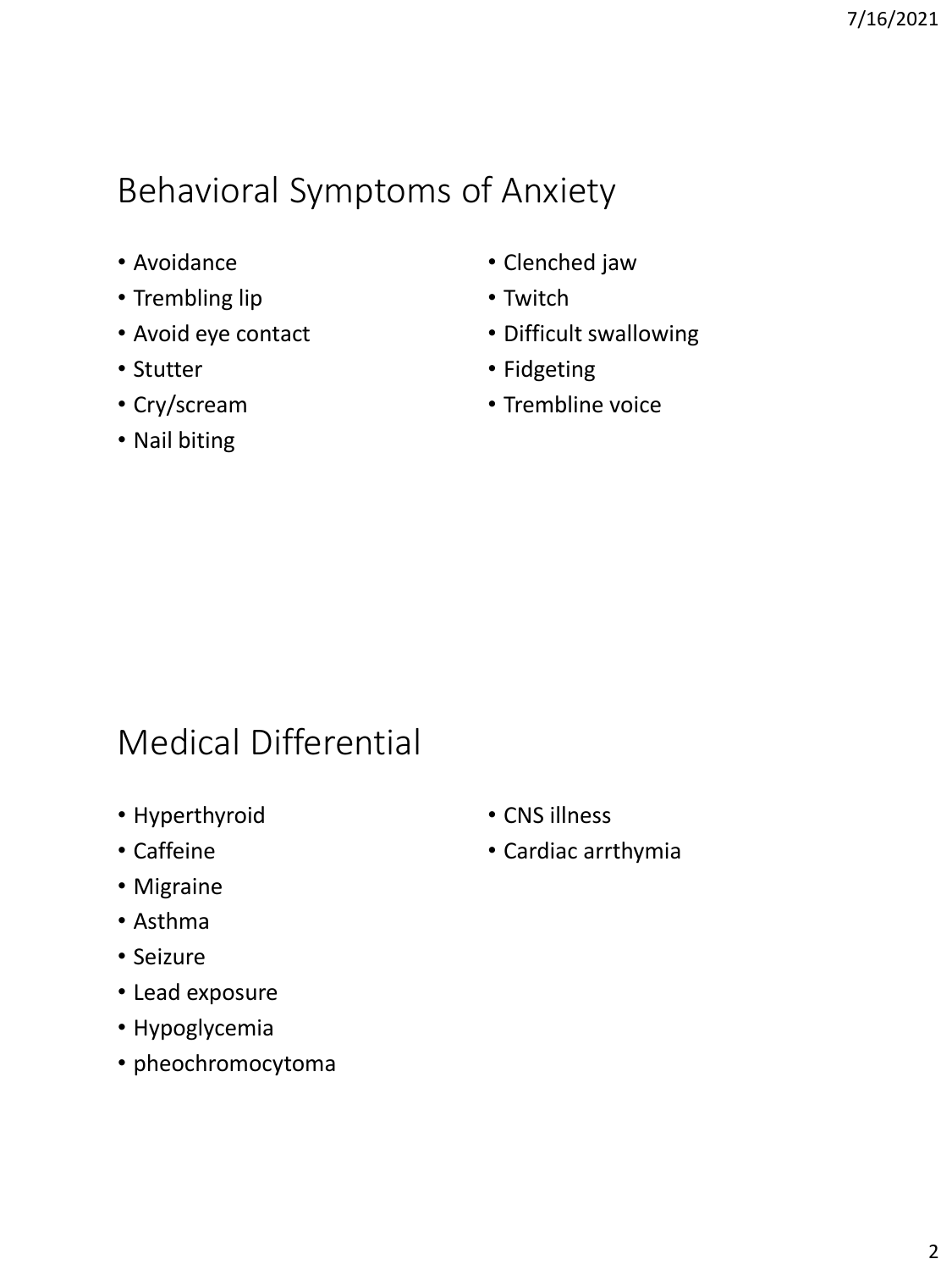# Drug Side Effects

Antiasthmatics Diet Pills/Teas Cold medications antihistamines ADHD medications – amphetamine salts, methylphenidate **Steroids** SSRI Antipsychotics (EPS)

- Methamphetamine
- MDMA

#### Anxiety Disorders

- Generalized Anxiety Disorder
- Social Anxiety Disorder/Social Phobia
- Post Traumatic Stress Disorder
- Specific Phobia
- Obsessive Compulsive Disorder
- Separation Anxiety Disorder
- Selective Mutism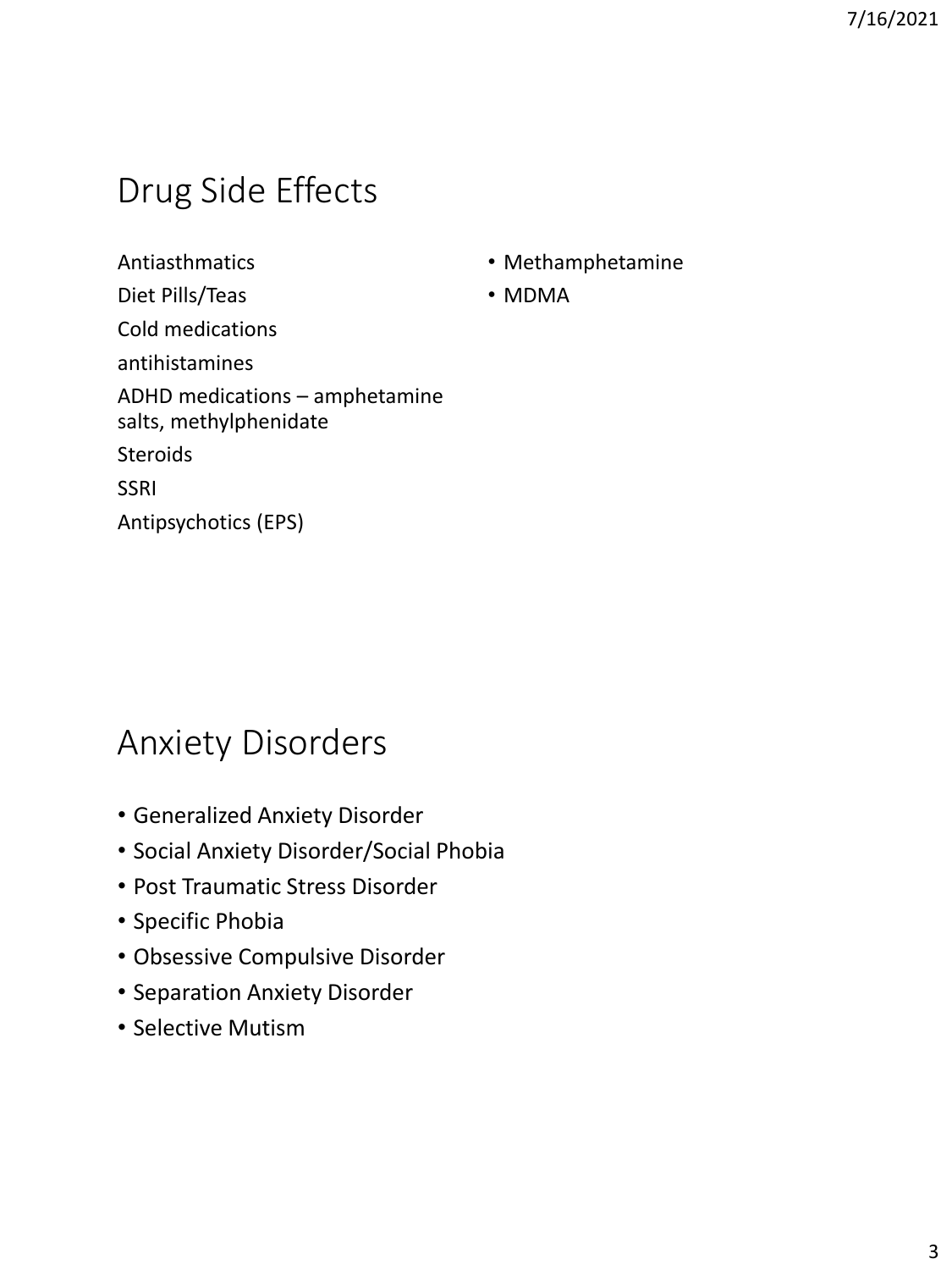# Generalized Anxiety Disorder

- A. Excessive anxiety and worry (apprehensive expectation), occurring more days than not for at least 6 months, about a number of events for activities
- B. Difficult to control the worry
- C. Anxiety and worry associated with 3 of the following 6 symptoms (only one in children)
	- 1. Restlessness or feeling keyed up or on edge
	- 2. Being easily fatigued
	- 3. Difficulty concentrating or mind going blank
	- 4. Irritability
	- 5. Muscle Tension
	- 6. Sleep Disturbance

### Social Anxiety Disorder

- Marked fear or anxiety about one or more social situations in which the individual is exposed to possible scrutiny by others (children both peers and adults)
- Social situations almost always provoke fear or anxiety
- Fear or anxiety is out of proportion to the actual threat posed by social situation and sociocultural context
- Social situations are avoided or endured with intense fear or anxiety
- Fear, anxiety or avoidance causes clinically significant distress or impairment in social, occupational or other important areas of function
- Fear, anxiety or avoidance is persistent typically lasting for 6 months or more
- Fear is NOT restricted to speaking or performing in public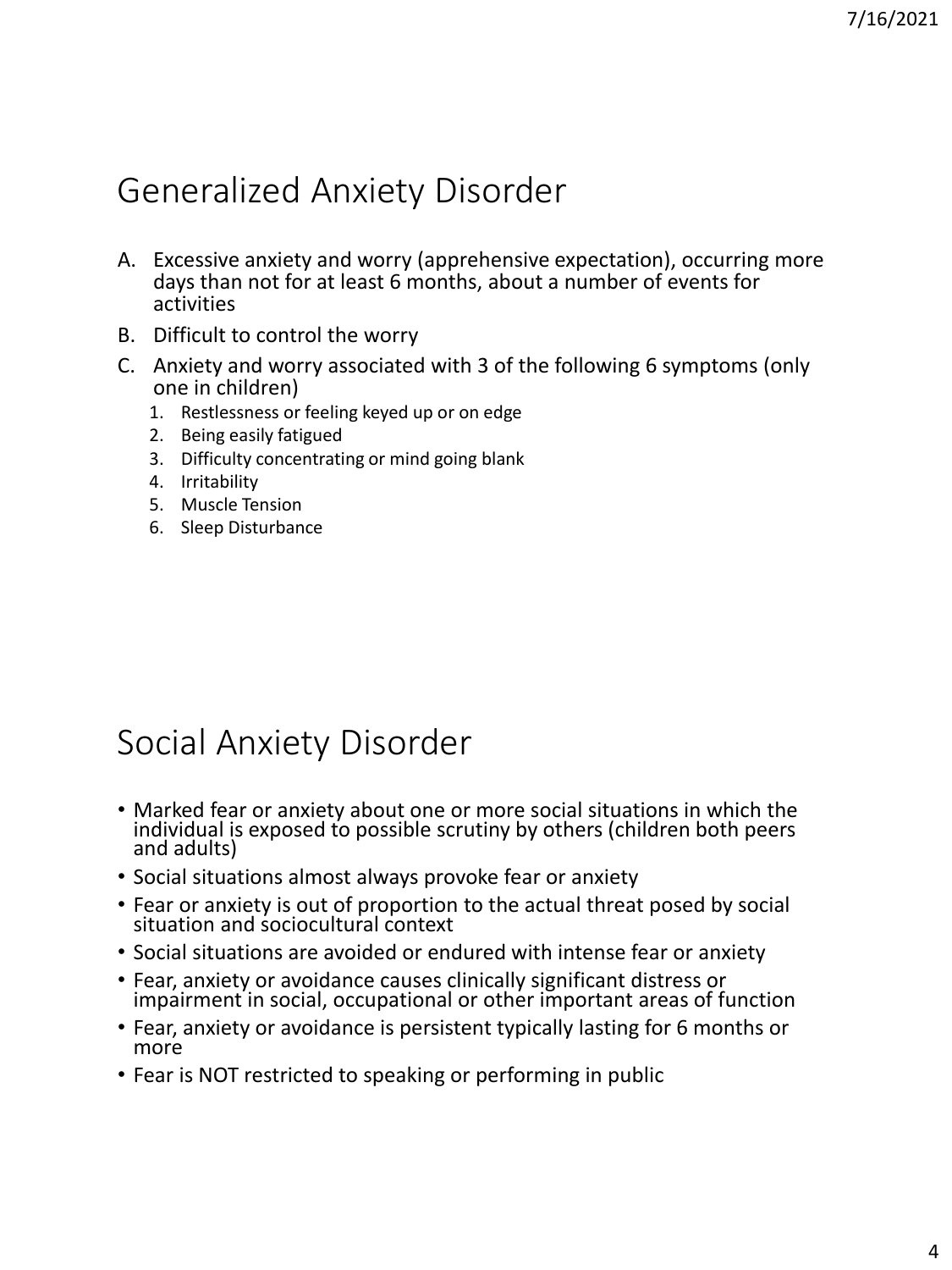#### Post Traumatic Stress Disorder

- Exposure to actual or threated death, serious injury, sexual violence in one or more of the following ways
	- Directly experiencing the traumatic event
	- Witnessing in person the event as it occurred to others
	- Learning that the traumatic event occurred to a close family member or friend (event was violent or accidental)
	- Experiencing repeated or extreme exposure to the aversive details of traumatic event
- Presence of one or more of the following intrusive symptoms associated with traumatic even beginning after traumatic event occurred
	- Recurrent, involuntary and intrusive distressing memorires of the traumatic event. (children >6 repetitive play with themes of the traumatic event)
	- Recurrent distressing dreams in with content or affect are related to the trauma (children frightening dreams without recognizable content)
	- Intense or prolonged psychological distress at exposure to external or internal cues that ressemble the events
	- Marked psycholgogial reactions to external or internal cues that represent event
- Persistent Avoidance of stimuli associated with the trauma
	- Avoidance of or efforts to avoid distressing memories, thoughts or feeling associated with the trauma
	- Avoidance of or efforts to avoid external reminders that arouse distressing memories, thoughts or feelings associated with trauma

# PTSD continued

- Negative alterations in cognitions or mood associated with traumatic events
	- Inability to remember important aspects of the trauma
	- Persistent and exaggerated negative beliefs or expectations about oneself, others or the world
	- Peristent distorted cognitions about the cause or consequences of the trauma that lead individual to blame himself or others
	- Persistent negative emotional state
	- Markedly diminished intereste or participation in significant activities
	- Feelings of detachment or estrangment from others
	- Persistent inability to experience positive emotions
- Marked alterations in arousal and reactivity associated with the traumatic events evidenced by 2 or more of the following
	- Irritable behavior and angry outbursts (with little or no provocation), typically expressed as verbal or physical aggression towards people or objects.
	- Reckless or self-destructive behavvior
	- Hypervigilance
	- Exaggerated startle response
	- Problems with concentration
	- Sleep disturbance
- Duration > 1 month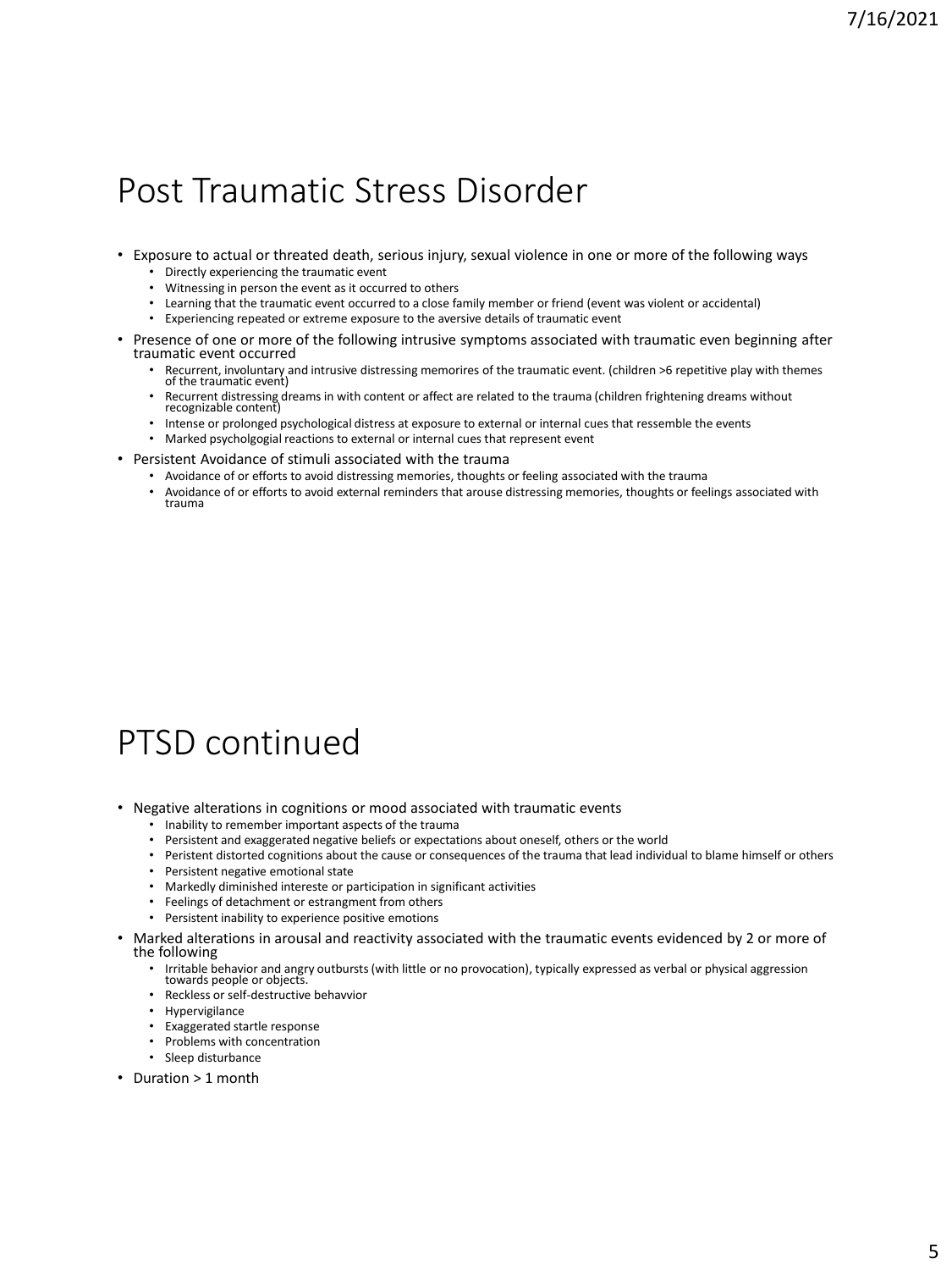### Obsessive Compulsive Disorder

#### **Obsessions**

- Recurrent and persistent thoughts, urges or images that are experienced as intrusive, unwanted and cause marked anxiety or distress
- Individual attempts to ignore or suppress such thoughts, urges or images or neutralize them with some thought or action (perform compulsion)

#### Compulsions

- Repetitive behaviors or mental actus that the person feels driven to perform in response to obsession or according to the rules that must be applie rigidly
- Behviors or mental cts are aimed at preventing or reduing distress or preventing some dreaded event or situation. Behaviors or mental acts are NOT connected in a realistic way with what they are designed to neutralize or prevent are clearly excessive

Obsession or compulsion are timeconsuming and take more than one hour per day or cause clinically significant distress or impairment.

### Separation Anxiety Disorder

- Developmentally inappropriate or excessive fear or anxiety concerning separation from those to whom the individual is attached evidence by at least 3 of the following
	- 1. Recurrent excessive disress when anticipating or experiencing separation from home or from major attachement figures
	- 2. Persistent and excessive worry about losing major attachemetn figures or possible harm to them from illness, injury or death
	- 3. Persistent and excessive worry aout experiencing an untoward event that causes separation from major attachment figures (being lost, kidnapped)
	- 4. Persistent reluctance or refusal to go out, away from home, to school, to work, or elsewhere due to fear of separation
	- 5. Persistent and excessive fear or reluctance about being alone or without major attachement figures at home or in other settings
	- 6. Persistent reluctance or refusal to sleep away from home or got to sleep without being near major attachement figure
	- $7.$  > 4 weeks in children. > 6 months in adults.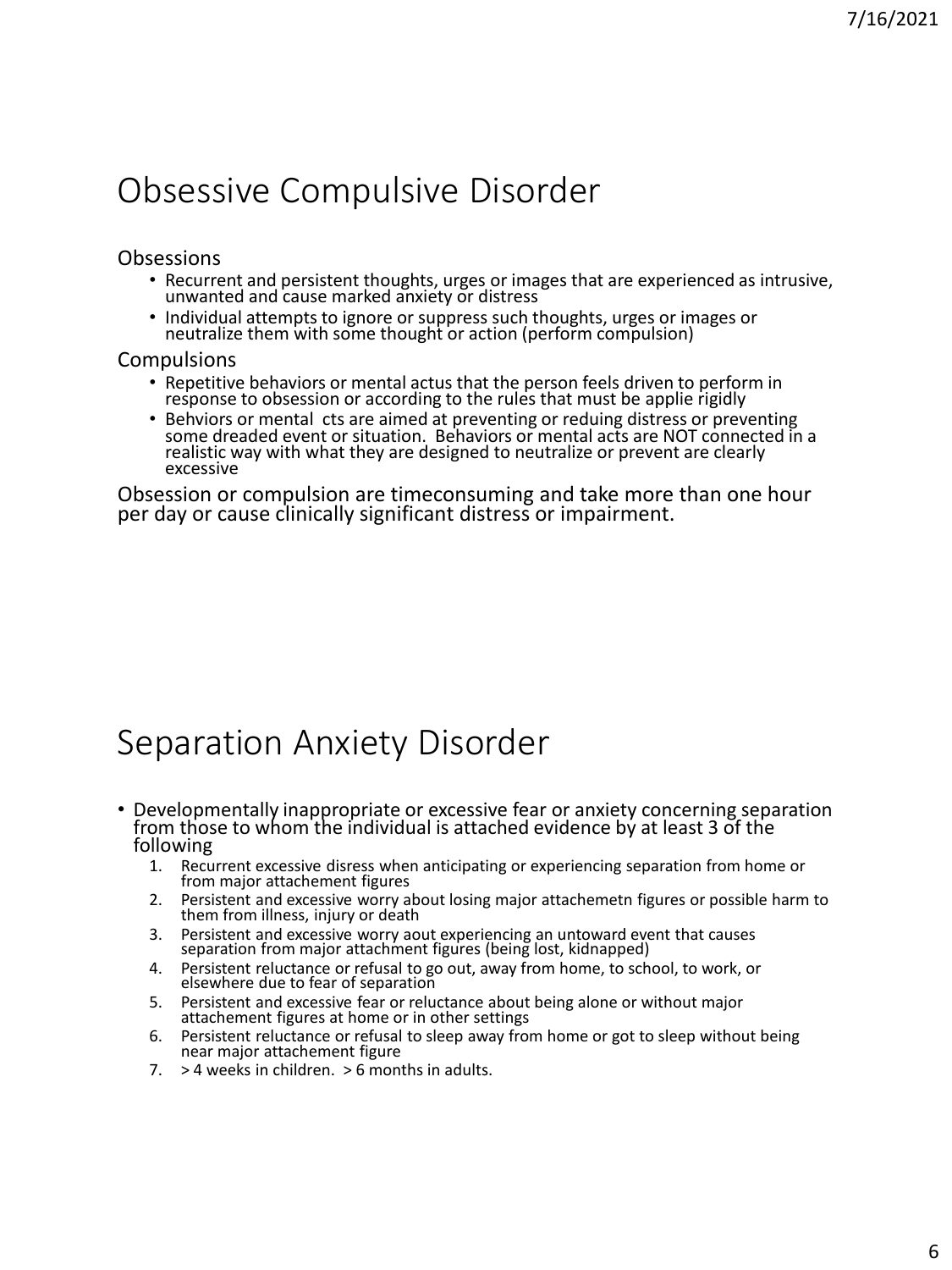# Selective Mutism

- Consistent failure to speak in specific settings in which there is an expectation for speaking (school, home)despite speaking in other settings. (not due to lack of knowledge of spoken language)
- Disturbance interferes with function
- > 1 month (not the first month of school)

# Specific Phobia

- Marked fear or anxiety about specific object or situation
- Phobic object or situation almost always provokes immediate fear or anxiety
- Fear or anxiety is out of proportion to actual danger
- Phobic object or situation is actively avoided or endured with intense fear or anxiety
- > 6 months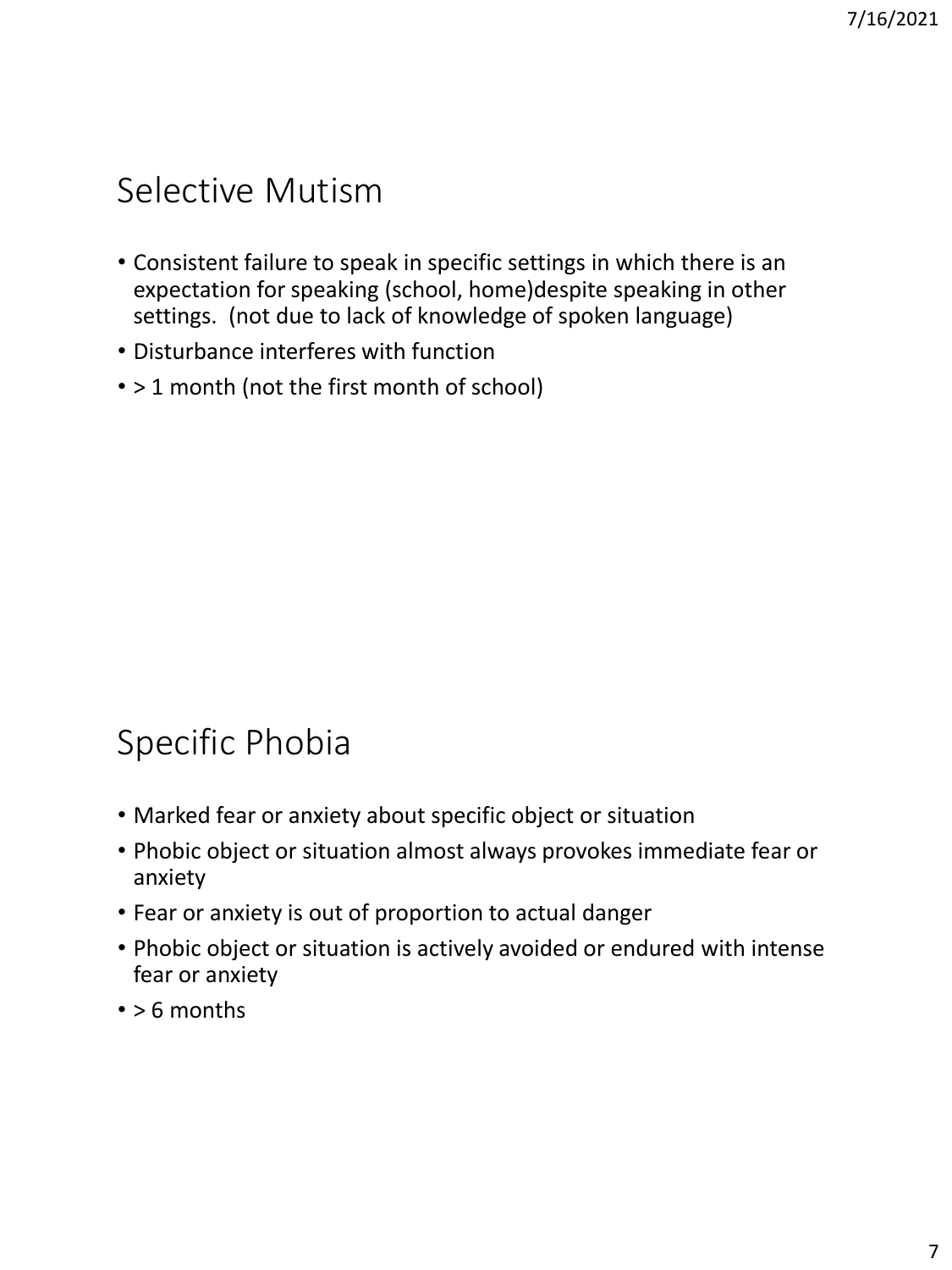#### treatment

- CBT individual, group, workbook
- Educational support
- SPACE parent based treatment

# Medication treatment of anxiety

| Medications that may be used to treat anxiety disorders in children and adolescents. |                                                                                                   |                               |                            |                                                                                                                                                                                                                                   |                                                                                                                                                                                                                                                                                                         |                                                                                                                             |
|--------------------------------------------------------------------------------------|---------------------------------------------------------------------------------------------------|-------------------------------|----------------------------|-----------------------------------------------------------------------------------------------------------------------------------------------------------------------------------------------------------------------------------|---------------------------------------------------------------------------------------------------------------------------------------------------------------------------------------------------------------------------------------------------------------------------------------------------------|-----------------------------------------------------------------------------------------------------------------------------|
| <b>Class</b>                                                                         | Medication<br>(Brand name)                                                                        | Common dose range<br>(mg/day) | <b>Tablet size</b><br>(mq) | <b>Common side effects</b>                                                                                                                                                                                                        | <b>Serious side effects</b>                                                                                                                                                                                                                                                                             | Uncommon, serious side effects                                                                                              |
| <b>SSRI</b>                                                                          | Citalopram/escitalopram<br>(Celexa/Lexapro <sup>ns)</sup>                                         | 10/5-40/20                    | 10/5.20/10.40              | · Headache<br>· Insomnia<br>· Diambers<br>· Decreased appetite<br>· Hyperactivity/restlessness<br>· Vamiting<br>· Increased anger/initability<br>· Sexual dysfunction<br>· Muscle pain<br>· Weight loss/gain                      | . Boxed warning-suicidal thinking and<br>behavior in children, adolescents, and<br>young adults<br>· Potential for abnormal<br>heart riwthm<br>· Maria                                                                                                                                                  | · Serotonin syndrome<br>+ Bleeding problems                                                                                 |
|                                                                                      | Fluvoxamine (Luvox <sup>ni)</sup><br>Luvox CR <sup>(M)</sup>                                      | $100 - 300$                   | 25.50.100.150              |                                                                                                                                                                                                                                   |                                                                                                                                                                                                                                                                                                         |                                                                                                                             |
|                                                                                      | Sertraline (Zoloft <sup>TM</sup> )                                                                | $25 - 200$                    | 25.50.100                  |                                                                                                                                                                                                                                   |                                                                                                                                                                                                                                                                                                         |                                                                                                                             |
|                                                                                      | Fluoxetine<br>(Prozac <sup>tu</sup> , Sarafem <sup>tu</sup> )                                     | $10 - 60$                     | 10.20.40.60                |                                                                                                                                                                                                                                   |                                                                                                                                                                                                                                                                                                         |                                                                                                                             |
|                                                                                      | Parceetine (Pauli <sup>nu</sup> , Pexeva <sup>nu</sup> )                                          | $10 - 50$                     | 10.20.40                   |                                                                                                                                                                                                                                   |                                                                                                                                                                                                                                                                                                         |                                                                                                                             |
| <b>SNRI</b>                                                                          | Venlafaxine ER (Effexor <sup>14</sup> )                                                           | $375 - 225$                   | 37.5.75, 150, 225          | + Singningss<br>· Insomnia<br>· Restlessness<br>· Sexual dysfunction<br>· Headache<br>· Dry-mouth<br>· Increased anger/initability<br>· Increased blood pressure<br>+ Increased heart rate<br>+ Muscle pain<br>+ Weight loss/gain | · Boxed warning-suicidal thinking and<br>behinvior in children; adolescents, and<br>young adults<br>· Mania                                                                                                                                                                                             | + Serotonin syndrome<br>· Bleeding problems                                                                                 |
|                                                                                      | Duloxetine (Cyrribalta <sup>ne</sup> )                                                            | $30 - 120$                    | 20, 30, 40, 60             |                                                                                                                                                                                                                                   |                                                                                                                                                                                                                                                                                                         |                                                                                                                             |
|                                                                                      | Atomonitine (Strattera <sup>nd</sup> )                                                            | $10 - 100$                    | 10.18.25.40.60.80.100      |                                                                                                                                                                                                                                   |                                                                                                                                                                                                                                                                                                         |                                                                                                                             |
| <b>Tricyclic antidepressant</b>                                                      | Clomipsimine (Anafranii <sup>ne</sup> )                                                           | $75 - 250$                    | 25.50.75                   | · Sleepiness<br>· Dry mouth<br>· Weight gain                                                                                                                                                                                      | · Boxed warning-suicidal thinking and<br>behavior in children, adolescents, and<br>young adults.<br>- Heart rhythm problems;<br>electrocardiogram and<br>blood levels<br>· Mania                                                                                                                        | Serotonin syndrome                                                                                                          |
|                                                                                      | Imipramine<br>(Trofanil <sup>''M</sup> , Trofranil-PM <sup>16</sup> )                             |                               | TD 25.50                   |                                                                                                                                                                                                                                   |                                                                                                                                                                                                                                                                                                         |                                                                                                                             |
| Benzodiazepine                                                                       | Alprazolam (Xanax <sup>na</sup> )<br>Alpräzolam Intensol <sup>mo</sup>                            | $0.5 - 1.5$                   | 0.25 0.5 1.2               | · Drowsiness<br>· Clumsiness<br>· Dry mouth<br>· Dizziness<br>+ Abdominal pain                                                                                                                                                    | · Possible dependence<br>· Withdrawal symptoms when used at high<br>doses, especially when administered over<br>long periods. Decreasing the dose gradually<br>is a common strategy to decrease the risk<br>of withdrawal symptoms.<br>· Disinhibition<br>. Memory impairment<br>· Worsening depression | Respiratory depression (possible)<br>at high doses and when.<br>combined with other central.<br>nervous system depressants) |
|                                                                                      | Clonszeparn (Klonopin <sup>160</sup> )                                                            | $0.6 - 3$                     | 0.51, 2                    |                                                                                                                                                                                                                                   |                                                                                                                                                                                                                                                                                                         |                                                                                                                             |
|                                                                                      | Lorazepam (Alivan <sup>ra</sup> )<br>Lorazepam Intensol <sup>ney</sup>                            | $1 - 2$                       | T, 2                       |                                                                                                                                                                                                                                   |                                                                                                                                                                                                                                                                                                         |                                                                                                                             |
| <b>Atypical anxiolytic</b>                                                           | Buspirone (Buspar <sup>TM</sup> )                                                                 | $15 - 60$                     | 5, 10, 15, 30              | · Dizziness<br>· Lightheadedness<br>· Tiredness                                                                                                                                                                                   |                                                                                                                                                                                                                                                                                                         |                                                                                                                             |
| <b>Antihistamine</b>                                                                 | Diphenhydramine<br>(Benadivi <sup>na</sup> , Bancohen <sup>na</sup> )<br>Diphenhist <sup>TM</sup> | $12.5 - 50$                   | 25.50                      | + Sleepiness<br>· Dry mouth<br>· Decreased sweating                                                                                                                                                                               | · Abnormal heart rhythms<br>· Agitation<br>· Difficulty completely emptying the bladder<br>· Harm to pertain types of blood gells<br>· Secrites                                                                                                                                                         |                                                                                                                             |
|                                                                                      | <b>DoxVlamine</b><br>(Unisom <sup>16</sup> , WalSom <sup>16</sup> )                               | $12.5 - 50$                   | 25.50                      |                                                                                                                                                                                                                                   |                                                                                                                                                                                                                                                                                                         |                                                                                                                             |
|                                                                                      | Hydroxyzine (Atarax <sup>74)</sup>                                                                | $25 - 50$                     | 10.25.50                   |                                                                                                                                                                                                                                   |                                                                                                                                                                                                                                                                                                         |                                                                                                                             |

Adapted from Wilens, Hammerness. Straight Talk about Psychiatric Medications in Kids (Guilford Press, 2016).